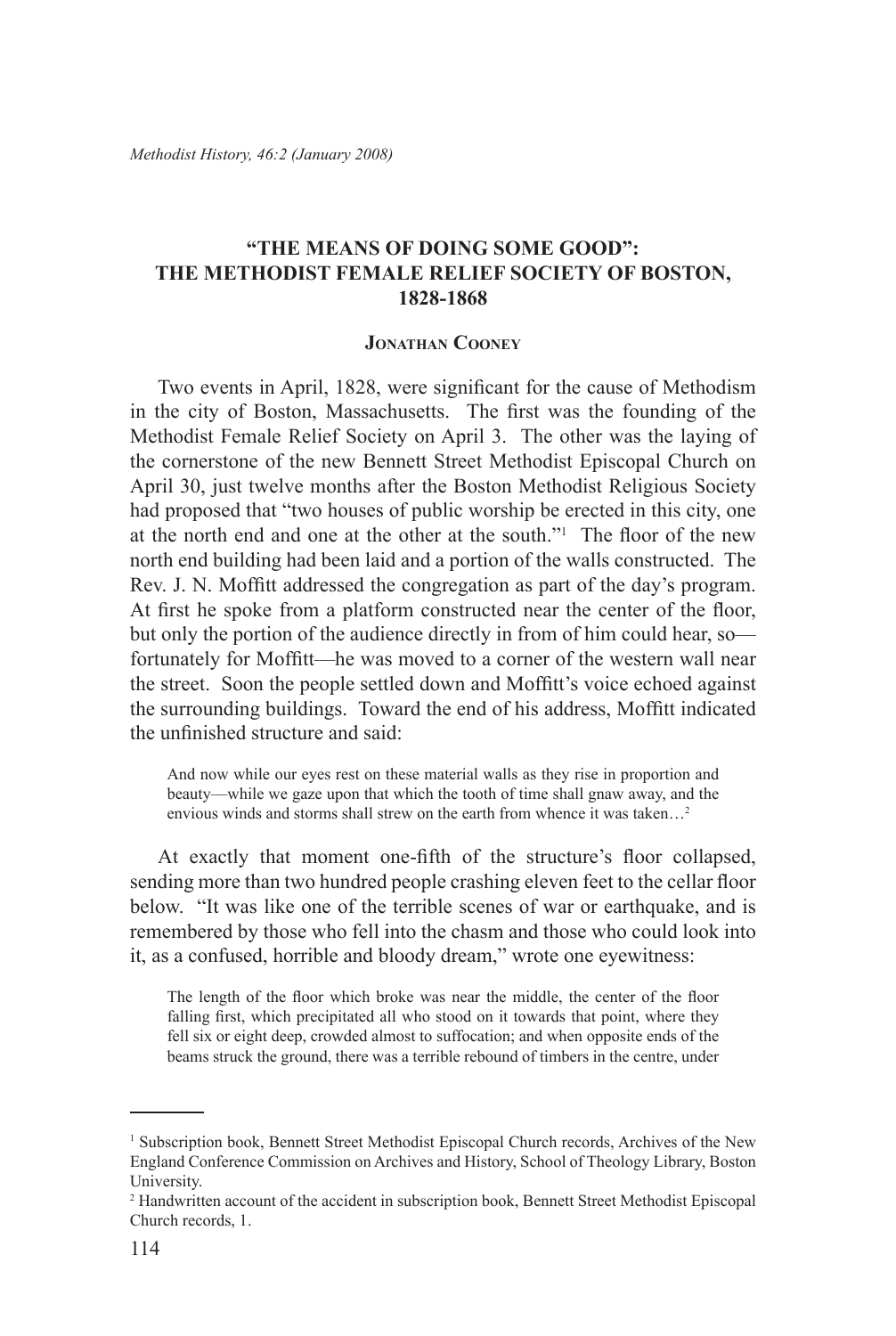which human flesh and bone, were crushed like the tender harts of the field.<sup>3</sup>

No doubt the tragic incident at the laying of the cornerstone of Bennett Street Methodist Episcopal Church remained a vivid memory for contemporary residents of Boston, but it was particularly significant for the Methodist Female Relief Society, which had been formed earlier that month. Just weeks old, the group was forced to cancel its second meeting, according to the minutes of May 29, 1828:

On account of several members of this society being seriously injured by the falling of the floor at the Chapel now erecting in Bennet [*sic*] Street: it was thought advisable not to hold a meeting on the first Thursday in May as required by the Constitution.<sup>4</sup>

The growth of Methodism in Boston, Massachusetts, paralleled a rapid increase in the city's population in general in the early nineteenth century and the pressing demand for relief for ever-larger numbers of its poor and destitute residents. It was appropriate, then, that Methodist women should come together to seek means to address these needs, just as women throughout urban America began to flex their moral and social muscle in support of various benevolent and reform causes. Conditions in antebellum Boston contributed to the formation of such societies and the expansion of female benevolent work that was so characteristic of the era. The members of the Methodist Female Relief Society were motivated by the obvious needs of a burgeoning population, class-related ideas about work and poverty, and a genuine sense of Christian charity grounded in their vital religion. This engagement with the needs of some of the poorest residents of the city in response to the demands of the Gospel prepared the way for the work of later organizations of concerned Methodist women. In context, the Methodist Female Relief Society resembled many other such organizations of its time while its members retained a uniquely Wesleyan understanding of the needs of their fellow human beings and the Christian foundation for charitable work.

The population of Boston stood at 61,392 in 1830. It rose to 85,475 by 1840 and 99,036 just five years later, growing dramatically through the beginning of the Civil War, and increasing by as much as thirteen thousand every five years over the next decade.<sup>5</sup> The city's infrastructure deteriorated considerably. By the 1820s the old city had become a stifling, smelly place

<sup>&</sup>lt;sup>3</sup> Handwritten account of the accident in subscription book, Bennett Street Methodist Episcopal Church records, 1, 2.

<sup>4</sup> Secretary's book, 1828-1835, Bennett Street Methodist Female Relief Society, Archives of the New England Conference Commission on Archives and History, School of Theology Library, Boston University.

<sup>5</sup> Oscar Handlin, *Boston's Immigrants: A Study in Acculturation* (Cambridge, MA: The Belknap Press, 1959), 239.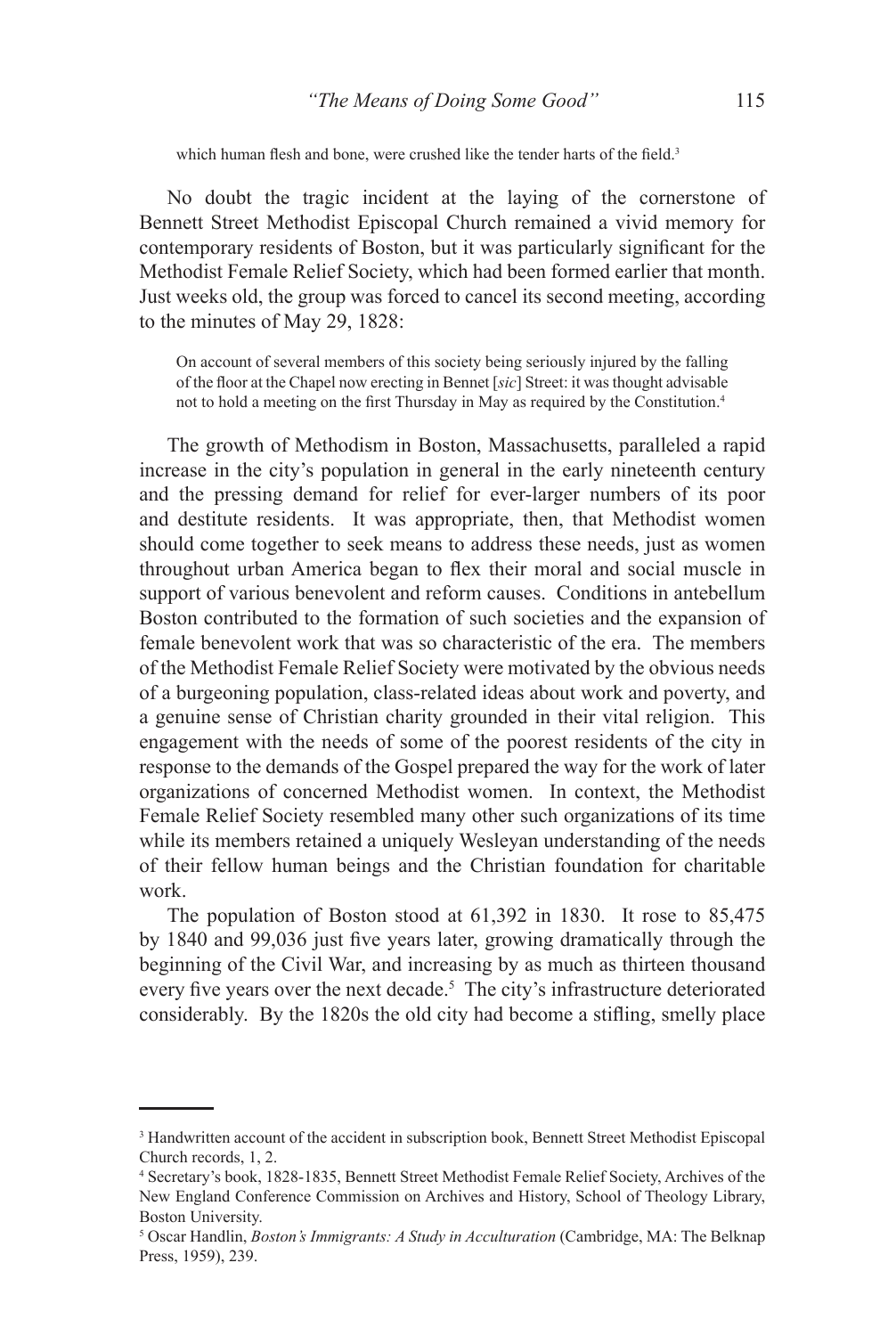in need of physical and administrative repair.<sup>6</sup> The North End, the oldest part of the city, housed most of the local poor population. It was still the most populous area of Boston and by the 1830s it housed the citizens in the worst economic conditions. "I always enter your city with my mouth open, and I always leave it with my eyes shut," wrote one correspondent to the *New England Magazine*. "So much outward happiness, and so much real misery! There are pale cheeks, sunken eyes and broken hearts! . . .They die by poverty with opulence all around them."7

Economic and physical conditions made living difficult for the poor of Boston during this period. A family of four could not be supported by the wages of an employed laborer. There had not been a smallpox epidemic in the city since 1792, but after 1845 smallpox, cholera, and tuberculosis flourished.<sup>8</sup> Some scholars have insisted that prior to the 1840s poverty was not a pressing issue in Boston and that needs for relief were easily met by municipal and private agencies. Yet the years prior to that decade witnessed a steady rise in both public interest and the extent to which resources were applied to the problem of poverty within the city. A number of publicly supported institutions were established during this period, including a House of Industry, a House of Juvenile Reformation in 1826, and a municipal lunatic asylum in 1839. Cash expenditures by the city of Boston for poor relief fluctuated annually during this period, from as low as \$33,076 to as high as \$43,316 per year in the first dozen years of the life of the Methodist Female Relief Society. Still, a gradual rise in expenditures was evident, with several dramatic annual increases in money spent by the Board of Overseers, the House of Industry, and the House of Reformation for Juvenile Offenders.<sup>9</sup>

Public assistance was supplemented by the efforts of numerous religious and charitable societies whose goals included not only the material relief of the poor and unemployed, but the exertion of some spiritual and moral influence as well. Boston's merchant-capitalists played a role in the development of government-run institutions and joined Protestant clergy in organizing and funding associations designed to promote a number of middle-class values, including temperance, hard work, and chastity.10

Female participation in benevolent and reform causes became a dynamic part of the social landscape in antebellum America. The motives of these women were varied and complex, especially as female involvement in such activity became more widely accepted and began to attract women of all social classes. Debra Gold Hansen has written that "women's organizational

<sup>6</sup> Thomas H. O'Connor, *Bibles, Brahmins, and Bosses, A Short History of Boston*, Lectures delivered for the National Endowment for the Humanities Boston Public Library Learning Library Program (Boston: Trustees of the Public Library of the City of Boston, 1976), 51-54.

<sup>7</sup> Debra Gold Hansen, *Strained Sisterhood: Gender and Class in the Boston Female Anti-Slavery Society* (Amherst MA: University of Massachusetts Press, 1993), 37.

<sup>8</sup> Handlin, 60, 114-115.

<sup>9</sup> Handlin, 18, 19, 240.

<sup>10</sup> Hansen, 41.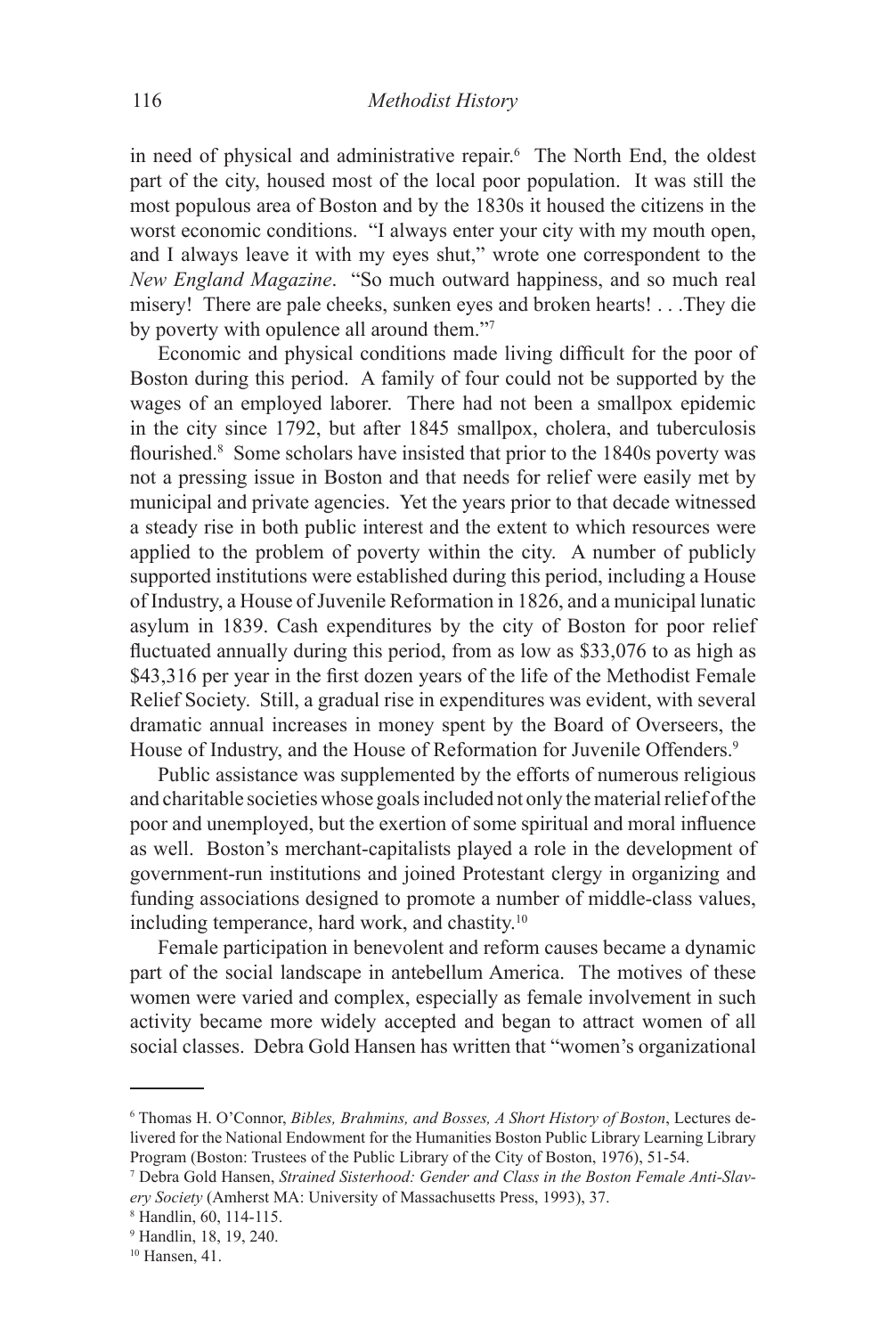activities (not to mention their occupational patterns, family relationships, denominational affiliations, and leisure pursuits) can be class, ethnic, and/ or generational based, depending upon women's particular position within society at that time."<sup>11</sup>

Hansen's study of the members of the Boston Female Anti-Slavery Society is insightful and many of her conclusions may be applied to an understanding of the work of the Female Relief Society. Hansen believes that white middleclass women developed a value system that was the complete opposite of the male-controlled culture from which they were excluded. Instead of power, privilege, and personal success, these women came to value morality, piety, and domesticity:

They sought virtue not wealth, pleasure in self-control rather than in extravagance or self-indulgence. They hoped to secure status and respectability through upright Christian deportment, not through individual creativity or accomplishment, Middleclass women did not find their exclusion from public life or intellectual endeavor necessarily oppressive or demeaning, since they believed that women's roles and capabilities were entirely different from those of men. Although they acquiesced in the patriarchal organization of society and politics, believing that the separation of the sexes and the fulfillment of prescribed gender roles were the natural order of things, they considered their responsibilities to be different from, not inferior to, men's <sup>12</sup>

It was not difficult for this new class of activist women to frame their social work in the language of their faith, describing "their benevolent work as Christian, their means as fundamentally moral, and their mandate as uniquely female."<sup>13</sup> Protestant benevolence was at the very heart of their efforts to improve society. In the nineteenth century Christian virtues such as humility, modesty, submission, and piety were identified as a woman's birthright and spiritual heritage. "The message was clear: women were protected by their religious training from abandoning themselves to the lusts and corruptions of men; they were in turn duty bound to cling to religion as the only safeguard against vice."14

Because of these widely held attitudes regarding women and their social and moral roles, female charitable societies began to appear in the final years of the eighteenth century and by the 1830s were a common feature of America's urban landscape. They were often organized in response to clergymen's sermons, published reports about social problems, or at the instigation of prominent women who were recognized as potential leaders. Sometimes they were auxiliaries to organizations already formed by men.<sup>15</sup> Generally the membership of these groups was drawn from the white

<sup>11</sup> Hansen, 9.

<sup>&</sup>lt;sup>12</sup> Hansen, 162-163.

<sup>13</sup> Lori D. Ginzberg, *Women and the Work of Benevolence: Morality, Politics, and Class in the Nineteenth-Century United States* (New Haven, CT: Yale University Press, 1990), 1.

<sup>&</sup>lt;sup>14</sup> Ginzberg, 11.

 $15$  Ginzberg, 37.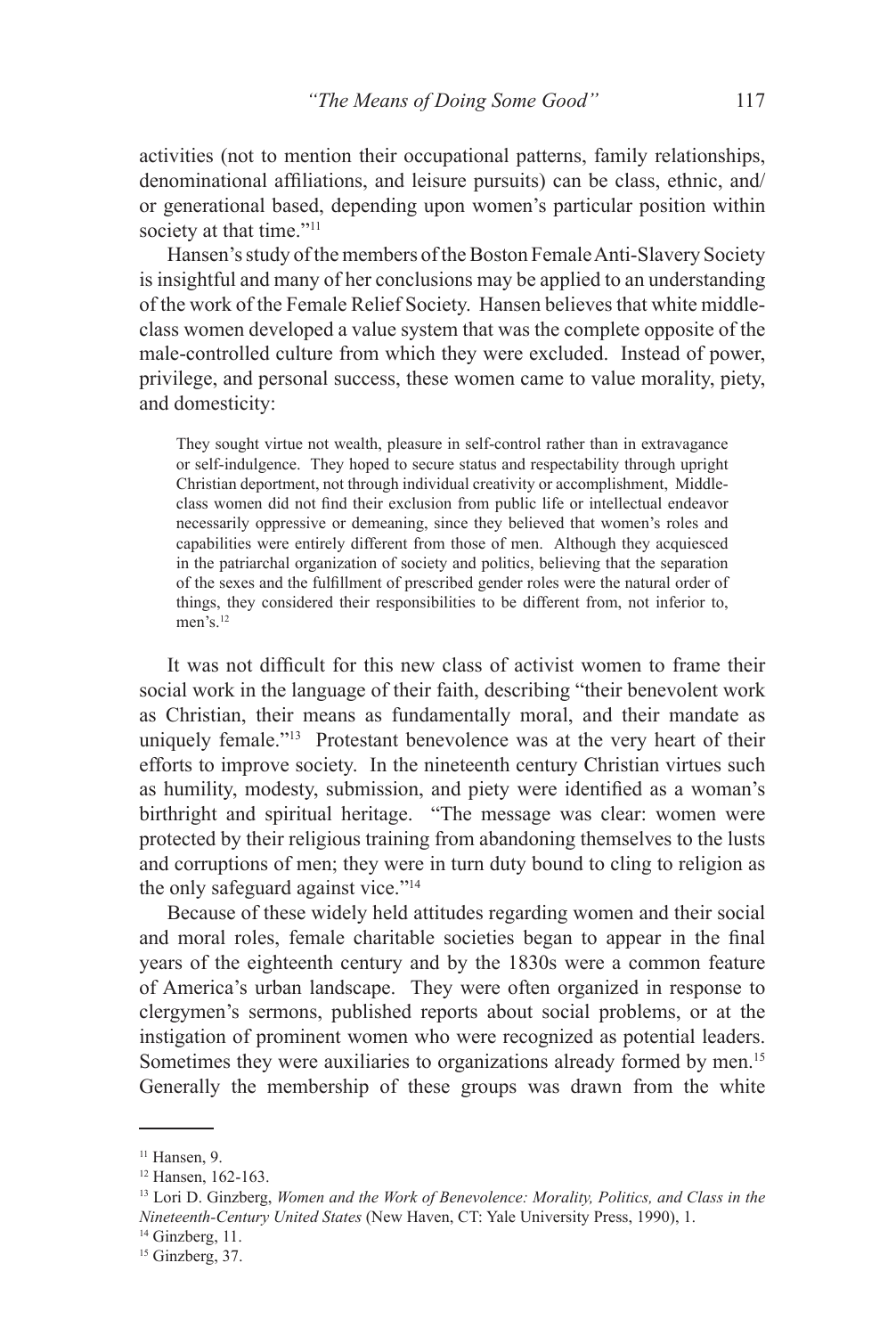Protestant middle and upper classes. It was more desirable for the leadership to be married, though laws which placed financial assets under the control of husbands encouraged groups to elect single treasurers. Women engaged in benevolent work, as distinguished from reform work, tended to organize their public careers around their family responsibilities and identities so that their charitable work reflected their "definition of themselves as daughters, wives, mothers, or widows."16

While large-scale charitable organizations flourished in antebellum Boston, most women's groups engaged in benevolent work were relatively small bands affiliated with local churches. Fifteen to thirty women participated on a regular basis, meeting once or twice a month. These meetings were valued as much for their social atmosphere as anything, but they were primarily work meetings where members made items to give to the poor or organized efforts to raise money for the poor.17 The Methodist Female Relief Society was one of these organizations.

Certainly such work for and among the poor was very much a part of the Methodist tradition. John Wesley, Anglican priest and founder of the Methodist movement in England, believed his evangelical mission should include some attempt to ameliorate the desperate conditions that accompanied eighteenth century poverty in that country. He also recruited women of all ages and classes to assist directly in his relief efforts. In June, 1775, he advised one young English woman to "Go and see the poor and sick in their own little hovels. Take up your cross, woman! Remember the faith! Jesus went before you, and will go with you. Put off the gentlewoman. You bear a higher character."<sup>18</sup>

So it seemed appropriate that on April 3, 1828, "a number of Ladies being desirous of forming a society for the relief of the Poor and Distressed" met at a private home in Boston to form the Methodist Female Relief Society, a voluntary benevolent association apparently connected to the new Bennett Street church. The constitution laid out the purpose for the organization:

The object of this Society, is to relieve that class of citizens, which most forcibly calls for our aid, and assistance: In particular the Sick and Aged, that are destitute and without the means to make them comfortable, To give or loan such articles of apparel as the visiting committee may judge expedient. . .<sup>19</sup>

The society was supposed to meet on the first Thursday of every month. Each member was to pay twenty-five cents upon joining and a regular subscription of eight cents at each meeting. Such a low subscription rate

<sup>16</sup> Anne M. Boylan, "Timid Girls, Venerable Widows, and Dignified Matrons: Life Cycle Patterns Among Organized Women in New York and Boston, 1797-1840," *American Quarterly* 38 (Winter 1986), 780-783.

<sup>17</sup> Hansen, 59, 60.

<sup>&</sup>lt;sup>18</sup> Letter to Miss March, June 9, 1775; quoted in Paul Wesley Chilcote, "The Blessed Way of Holiness," *Journal of Theology* 101 (1996): 47.

<sup>19</sup> Secretary's book, 1828-1835.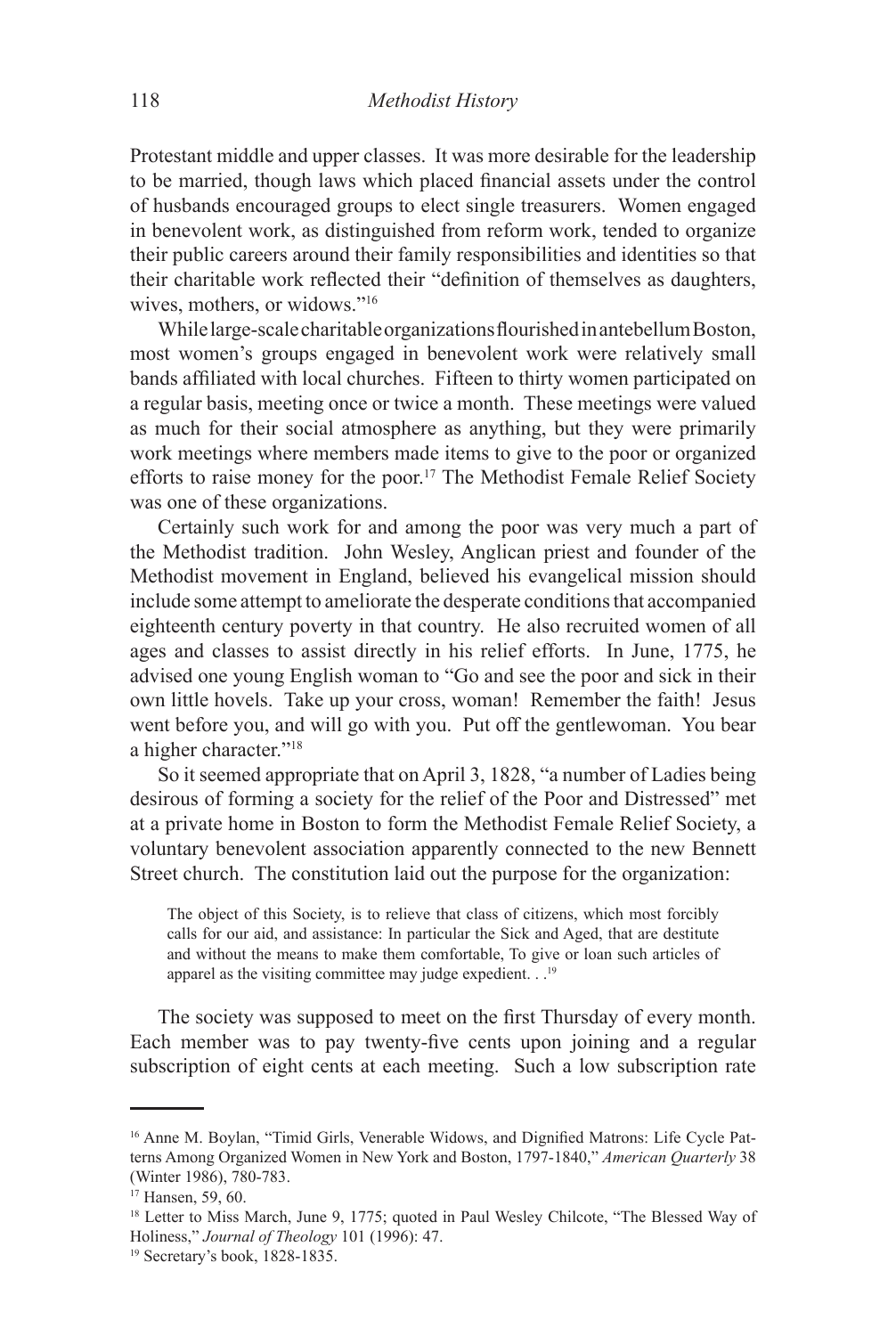and the fact that annual expenses never exceeded three hundred dollars clearly indicated that this group of women did not have ready access to large fortunes nor did they expect the men with which they associated to fund their organization. The women may have come from the middle class, but they were certainly not upper class philanthropists. At the same time, however, they did not expect their new members' dues and their monthly collections to underwrite their entire project. The constitution expressed the hope that "Each member may promote the intentions of the Society by contributing such cast off clothing as may be spared with convenience, or any other donation will be gratefully acknowledged and duly appreciated.20

The society left fairly complete secretaries' and treasurers' records for the forty years between 1828 and 1868, after which the group may have disbanded or merged with a larger denominational organization. Each fall an annual meeting was held and year-end summaries were diligently reported. The society grew to as many as 120 active members in the 1830s and reported 135 members in 1855. It's most productive year for which records exist was 1837, in which \$293.28 was expended and thirty families and individuals assisted<sup>21</sup>

The ministry reflected in the report for the year ending September 30, 1830, was typical of the society's work. In that year, \$123.26 was expended for various needs including \$33.50 for pensioners, \$7 for shoes for nine people, \$12.50 for nursing eight families, \$23.56 for wood for twenty families, and \$33.48 for materials to make garments to be given away or loaned. The following year the society reported eighty-nine members. The year's total collection was \$108.68 but the society spent \$116.30. Seventythree garments had been made and one hundred people helped. The rest of the report included expenses for flannel, gingham, and cotton cloth as well as twelve pairs of shoes, wood for thirty families, nursing care, groceries, medicine, and five grave gowns. That year \$48 was given to pensioners whom the society supported on an annual basis.<sup>22</sup>

In addition to collecting money for charity and producing goods for the use of the poor and for fundraising, the society also *loaned* garments and bedding to those in need—a practice not continued by modern charities for obvious reasons. The annual report of 1839 showed that four pairs of sheets, three pairs of pillowcases, one quilt, some nightwear and several dresses were "loaned in sickness." All were returned but one dress.<sup>23</sup>

It is generally understood that groups such as the Relief Society served a number of social and intellectual functions for their members. The fact that the women in this group often shared pleasant conversation was recorded in their minutes. In July, 1856, the society voted to pose a question for discussion at each meeting. The first was: "Is it proper for Christian Laydes

<sup>20</sup> Secretary's book, 1828-1835.

<sup>21</sup> Secretary's book, 1828-1835; Secretary's book, 1835-1945; Secretary's book, 1852-1860.

<sup>&</sup>lt;sup>22</sup> Secretary's book, 1828-1835. See the appendix for a more detailed record.

<sup>23</sup> Secretary's book, 1835-1845.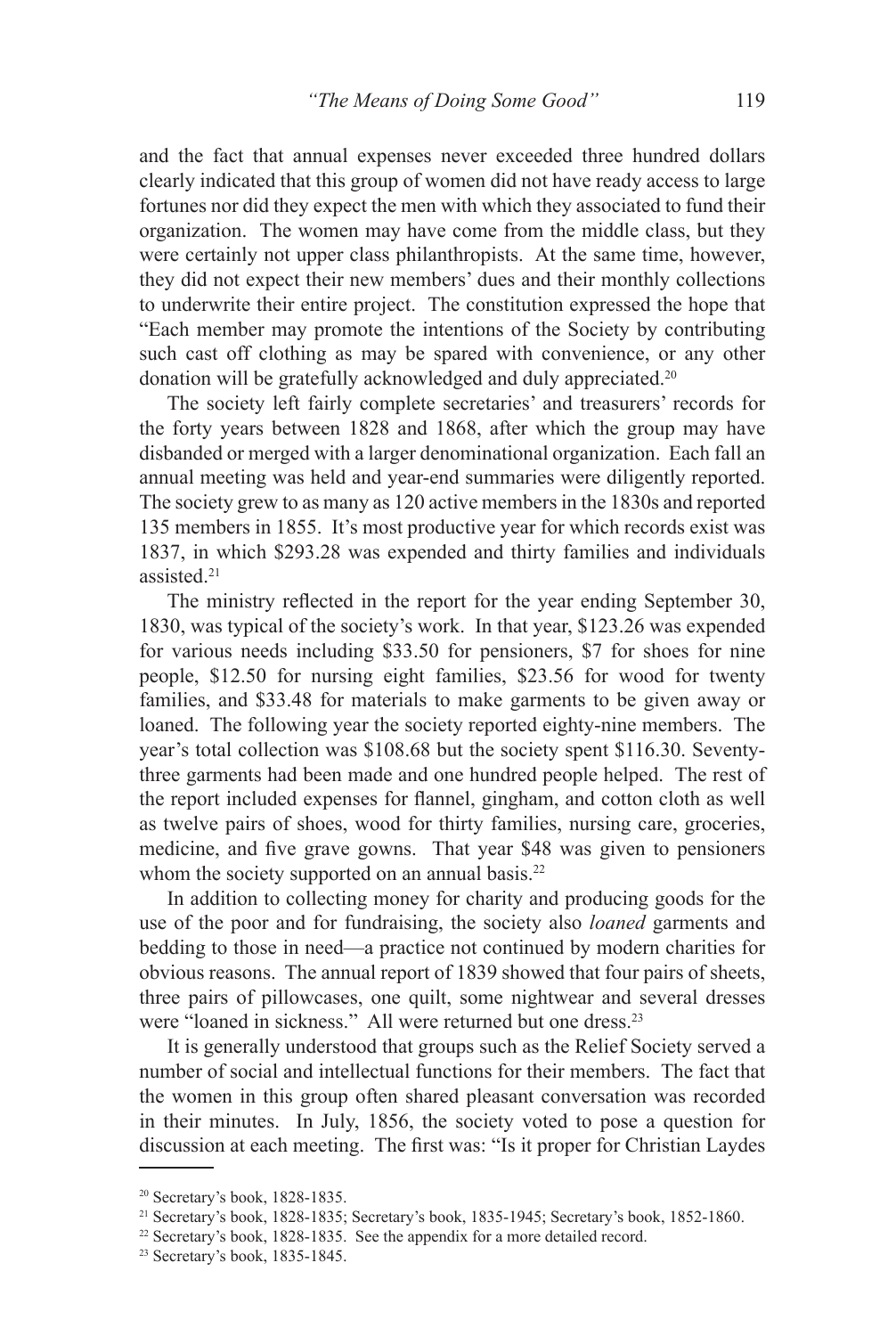[*sic*] to indulge in the use of orniments [*sic*]?" The following February it was noted that no one was too interested in discussing the appointed question. At other times, the discussion was rather relevant. The minutes of February 2, 1832, for example, recorded that the women "were sober'd [*sic*] by a very excellent piece on the education of girls."24

The women encouraged their managers to provide spiritual support as well as physical comfort to the poor as they made their rounds, although the society never explicitly stated that evangelism was one of its goals. The group was reminded in 1853 to "not forget to impart some word to the salvation of their [the clients'] immortal souls."<sup>25</sup>

Whether the members of the Methodist Female Relief Society were aware of class distinctions or not, the language of their benevolent work was couched in Christian charity. Still, on the day of the group's founding they were warned by a Dr. Booth to be aware of "the real objects of charity." He pointed out "the many ways they were liable to be deceived" and advised "discrimination that their charity might be useful."26 The society did its best, affirming in 1830 that while some people may think the society's clients were lazy and wasteful and "unworthy of charity," the organization believed it had managed for the most part to prevent "this imposition upon the society."<sup>27</sup>

Since the Bennett Street church was located in the North End, its parishioners certainly had every opportunity to come into contact with the city's poor, at least when traveling to and from the church. By the early nineteenth century Bostonians in general were becoming very much aware of the relationship of social class and benevolent work. According to Debra Gold Hansen, by 1835 "bourgeois Bostonians worried about the 'Irish Mob' and the permanent poor. Citing their 'propensity to drink to excess' and 'habits of dependence,' the upper and middle class condemned the North and West End 'rabble' who periodically outraged respectable Boston with violent and destructive behavior."28

The residents of the poorest part of the city came to be seen less and less as unfortunates and more and more as "inhabitants of a separate world ruled by raucous, vulgar, and dangerous ruffians and foreigners."29 According to Hansen:

Local benevolent organizations and city administrators also began to distinguish between what they viewed as the innocent poor—the orphan, widow, disabled and elderly—and the vicious poor who were considered capable of work but preferred idleness and vice. The city and charities then allocated public assistance to the deserving poor and withheld funds from those judged unfit as a form or coercion and punishment.<sup>30</sup>

<sup>24</sup> Secretary's book, 1852-1860; Secretary's book, 1828-1835.

<sup>25</sup> Secretary's book, 1852-1860.

<sup>26</sup> Secretary's book, 1852-1860.

<sup>27</sup> Secretary's book, 1852-1860.

<sup>28</sup> Hansen, 38.

<sup>29</sup> Hansen, 38.

<sup>30</sup> Hansen, 39.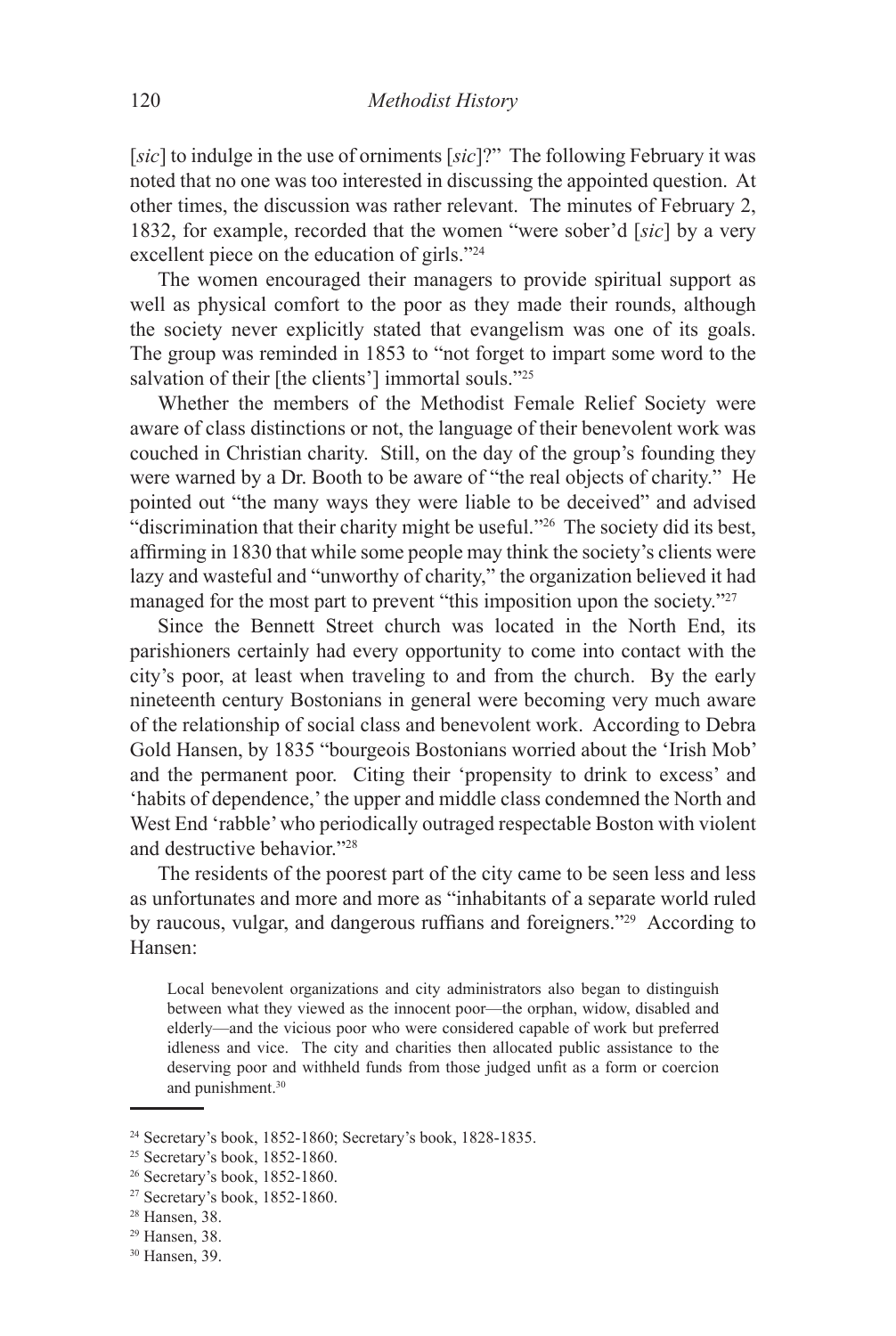Such animosity along the lines of class differences was not immediately evident in the Relief Society's annual records. It has been suggested that after 1830, membership in female organizations such as the Relief Society shifted from being drawn predominantly from upper and middle class women and began to be more representative of "women of widely varying social backgrounds." As these organizations attracted more upwardly mobile women they also drew females from "the least orthodox and most liberal wings of their denominations." These "reformist women freed themselves from the definition of women's proper sphere so carefully honed by the orthodox churches."31

It is reasonable to assume that the members of the Methodist society shared some of the views held by their fellow Bostonians. But most modern studies have focused on Baptist and Congregational groups. The Methodists were certainly more evangelical than many of the Protestant neighbors and had a tradition of female leadership similar to that of the reformist women mentioned above. The secretary's report of 1832 kept the group's mission in scriptural context:

Our little society has been the means of doing some good among the poor, and what can gratify us more than to say, we have clothed the naked, fed the hungry, administered to the sick, and shrouded the dead, when it was necessary. The particular feeling, it gives to each one, that takes part in it is better than honors conferred by men.<sup>32</sup>

In his study of women and philanthropy in nineteenth century England, Frank Prochaska made a couple of points which probably applied to this group of Bostonian Methodists as well. His researched uncovered the fact that in charities managed by women, virtually all of the visitors to poor homes were female. By the middle of the century, the ratio of female to male visitors was as high as three to one and still increasing. Male volunteers may have expected payment. Women, on the other hand, seemed to be quite willing to minister in a variety of situations. They were also more familiar with and sympathetic to the difficulties of "domestic management." Prevailing social theories maintained that reform began at home.<sup>33</sup>

In addition, Prochaska wondered what kind of women assumed the role of visitor to the poor. Some women may have been anxious about the state of their eternal souls, wondering whether they had fulfilled Jesus' admonition

<sup>&</sup>lt;sup>31</sup> Anne M. Boylan, "Women in Groups: An Analysis of Women's Benevolent Organizations in New York and Boston, 1797-1840," *Journal of American History* 71 (December 1984), 511, 513.

<sup>32</sup> Secretary's book, 1828-1835. The reference is to Matthew 25:35-36, 40 (KJV): "For I was an hungered, and ye gave me meat; I was thirsty, and ye gave me drink; I was a stranger and ye took me in; naked, and ye clothed me; I was sick, and ye visited me: I was in prison, and ye came unto me. . .Verily I say unto you, inasmuch as ye have done it unto one of the least of these my brethren, ye have done it unto me."

<sup>33</sup> Frank Prochaska, *Women and Philanthropy in Nineteenth-Century England* (Oxford: Clarendon Press, 1980), 109, 110.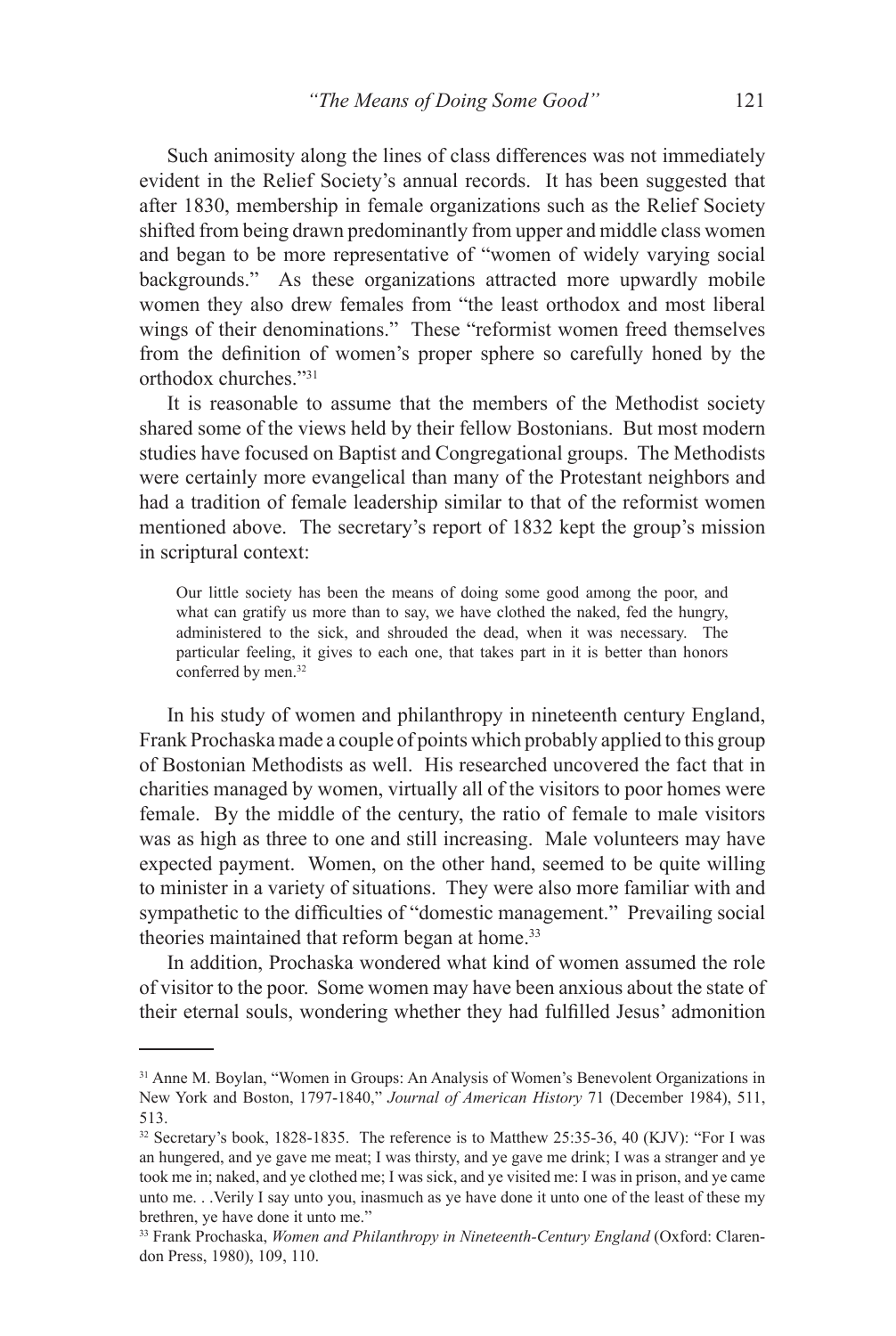to feed, clothe, welcome, and visit the needy. Witnessing death was also a powerful motivator, reminding the members of their own mortality and inspiring them to reach out to the suffering poor even as they reconciled themselves to their own inevitable passing. On the other hand, many women commented on the pleasure they received from visiting. They felt needed in a society that might rather put them upon a pedestal. Few women probably thought about social reform on a large scale, accepting the limitations imposed on class and gender by English and American society in that era as a given.<sup>34</sup> They may have been thinking much like John Wesley, who acknowledged the benefits of the patriarchal system while doing his best to aid the individual victims of it.

While the Methodist Female Relief Society of Boston shared many of the characteristics of other benevolent and reform societies in urban antebellum America, its members may have had a distinct outlook born of their church's proximity to the poorest parts of Boston, their social position (reflected in their relatively low budgets) and their Methodist roots. David Hempton has argued that "Methodism's concern to draw in those on the periphery of society, the sick, the aged, and the distressed, gave official recognition to traditional female ties and endowed them with a more tangible moral authority."35 For all of the work that has been done on the history of female benevolent groups in antebellum America, few scholars have addressed the impact of religious sentiment as a motivator for charitable work. Writing about Irish Methodism, Hempton says:

The evangelical industry of charity in the Victorian period was, in the main, neither fueled by repressed social guilt nor motivated by any desire to restructure the social order. It was essentially an expression of Christian duty and piety by women who thought that society could be transformed by voluntary zeal and the daily disciplines of compassion.36

Further research into female benevolence organizations will probably continue to raise questions about class, society, and bourgeois values. However, as historians let women speak for themselves through the records left behind scholars may find that smaller, more evangelical groups were motivated as much by the ethical injunctions of their vital, popular religion as anything else.

<sup>34</sup> Prochaska, 117-125.

<sup>35</sup> David Hempton, *The Religion of the People: Methodism and Popular Religion c. 1750-1900* (London: Routledge, 1996), 183.

<sup>36</sup> Hempton, 190.